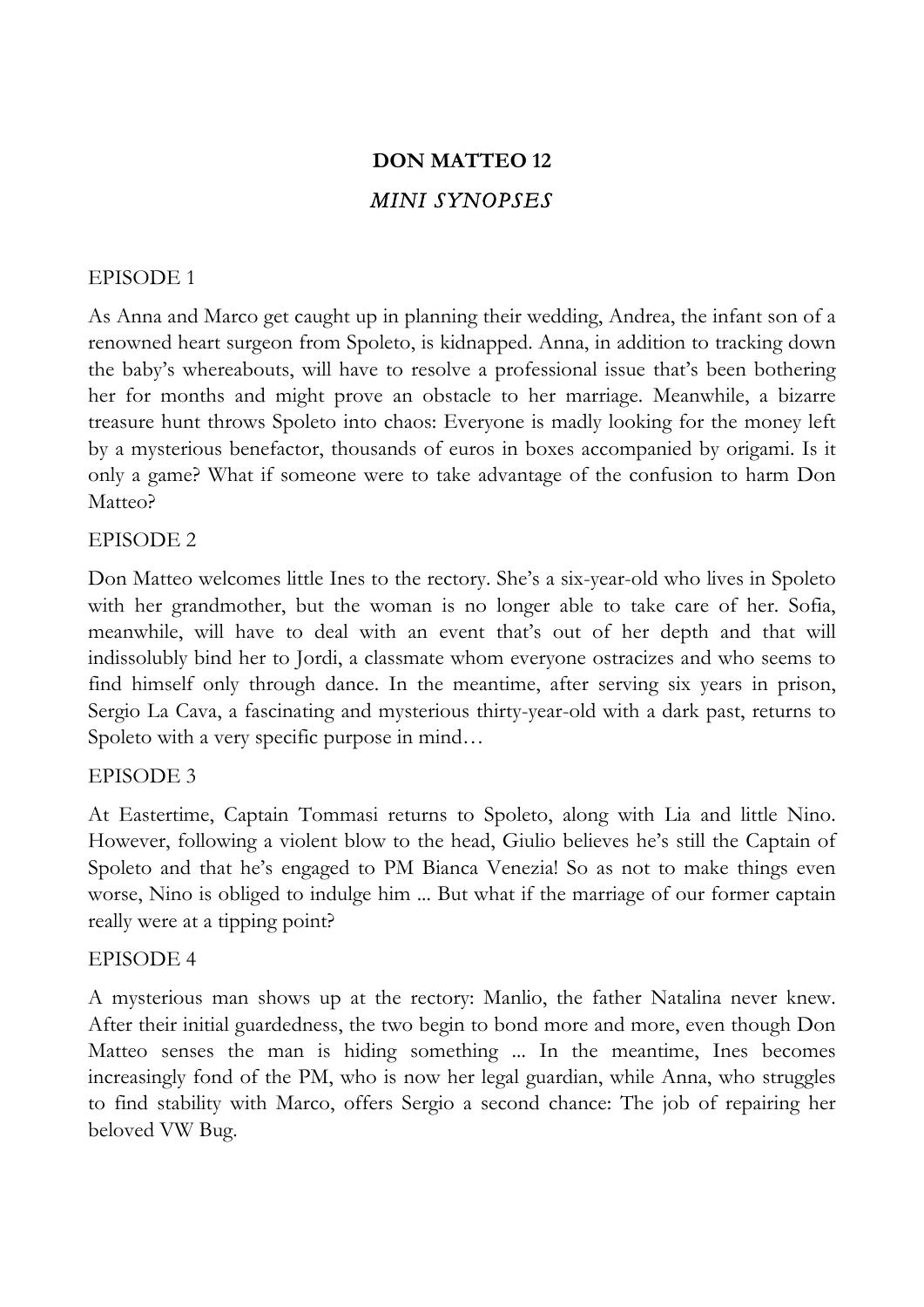# EPISODE 5

Nada, a Ukrainian girl, is rushed to hospital. In the middle of the night, she was hit by a van – and seemingly it was ... Don Matteo at the wheel! While Anna comes to grips with the case, she also has to deal with her cousin's wedding, which she decides to attend with Sergio ... In the meantime, the whole of Spoleto is preparing for the event of the year: The Pope is coming! Everyone is in the throes of preparations, including Cecchini, who plans to prepare an Argentine *asado* for the occasion. To make sure it will be perfect, he has opted to personally raise a pig, which he promenades on a leash through the lanes of Spoleto. But then, what will our marshal do when the pig mysteriously disappears?

# EPISODE 6

The moment has come for Ines to meet her father. And after a few unsuccessful attempts, it seems that Ines and Sergio can really form a family – thanks, above all, to Anna's help, as she's increasingly in tune with Sergio ... In the barracks, our protagonists have to solve a case involving the new head attorney Sara Santonastasi and a man from her past – whereas Nino, disappointed at not being promoted and offended by his colleagues' behavior, is considering resigning to start a new career as an influencer on the Internet… With outstanding advisors: The Jackals!

# EPISODE 7

Don Matteo discovers the body of a woman: The woman's sixteen-year-old daughter, Alice, arrives in Spoleto for the funeral. She says her mother had come there to look for Alice's twin sister, who, she says, had been abducted sixteen years earlier ... As Anna tries to clarify her feelings for Sergio, Nino and Elisa quarrel because of the arrival of Eugenio Nardi, Marco's father, a cultured and charming man who's interested in Anna's mother. In response, Nino, in an attempt to make Elisa jealous, gives her to believe he has a special friendship with a beautiful actress, Elena Sofia Ricci, who's passing through Spoleto.

# EPISODE 8

A woman is found close to death. Her daughter, Chiara, says she knows who is responsible: Don Matteo… her father! The double accusation is beyond shocking. A case opens involving the priest, who refuses to defend himself, remaining closed in obstinate silence, while Anna and the marshal struggle to prove his innocence. In the meantime, Nino has to ward off Sister Luciana, a missionary aunt who hasn't seen her nephew for years and who, because of a "little white lie", believes that Nino is a priest. In order not to disappoint her, Cecchini goes along with it and plays the part of "don Nino"… Meanwhile, Anna finds herself at a crossroads in her love life: What will our captain decide to do?